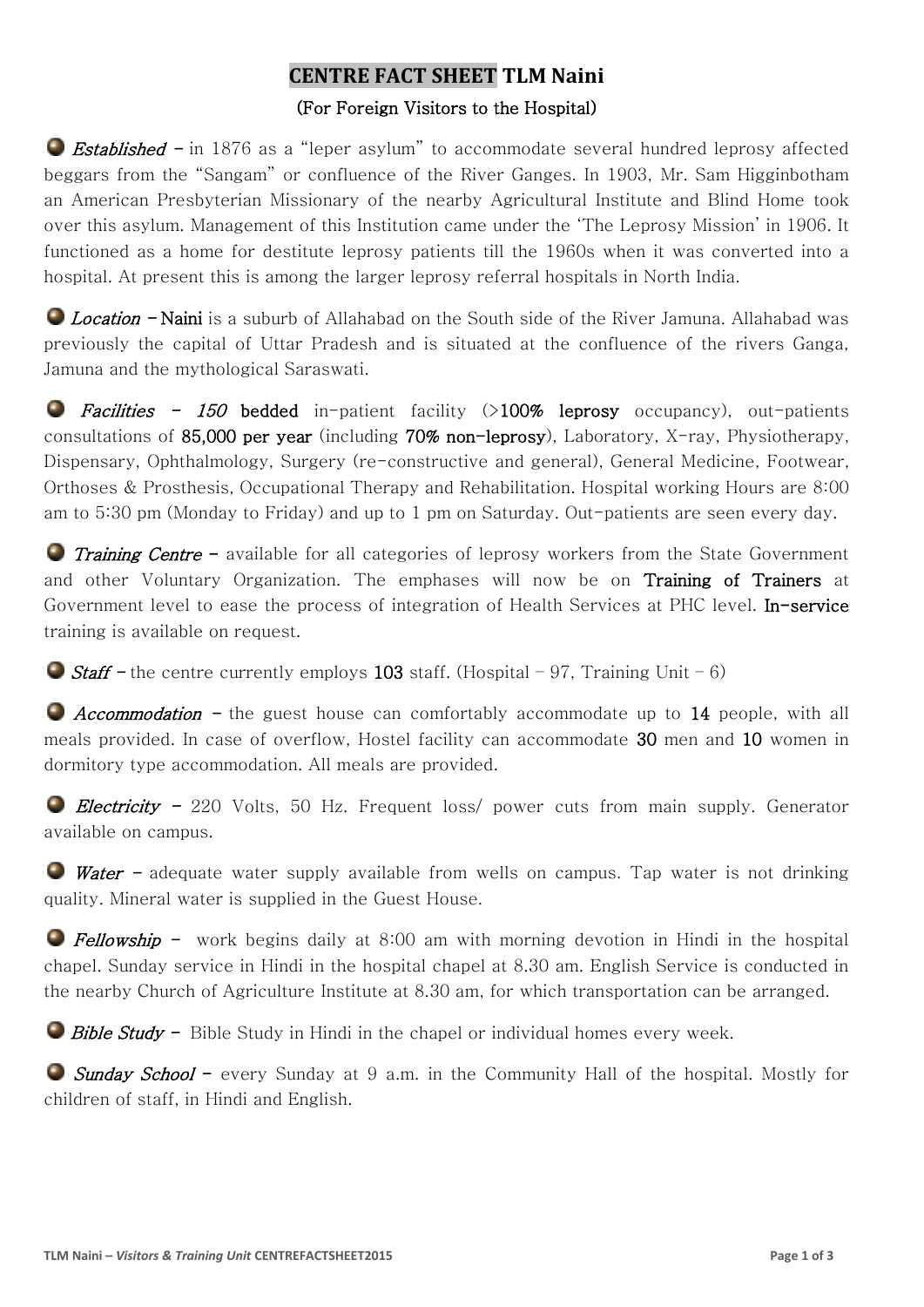#### GENERAL INFORMATION

- **C** Recreation Outdoor games: Shuttle badminton, Volleyball, Basketball and Cricket
	- Indoor Games: Table tennis and Carrom

 $\bullet$  *Visas* - all visa extensions can be done only in Delhi. All foreign guests must report to the Local Intelligence Unit (LIU), on arrival, by filling a registration form. This can be done through the hospital office.

**• Foreign Exchange** – changing cash or traveller's cheques can be done at State Bank of India, Allahabad. Credit Card and ATM facilities are available in Naini and Allahabad.

Clothing - Allahabad has a wide range of seasonal changes of temperature

**Summer** (Mar to Jun) temperature  $40 - 50$  degrees Centigrade light cotton clothing

**Monsoon** (Jul to Sep) temperature  $35 - 40$  degrees Centigrade with high humidity, only

moderate rain-fall  $--$  light cotton clothing.

Winter (Oct. /Nov to Feb) temperature  $4 - 10$  degrees Centigrade – Sweaters and coats in December to January.

Please dress modestly (No shorts for girls)

 $\bullet$  Health - it is essential to take precautions against water / food borne infections by drinking only boiled water or bottled mineral water (easily available in Guest house). You may need sunscreen lotion and insect repellents.

**Prophylaxis -** Hepatitis A (Hepatitis B for Medical Personnel), Tetanus, Malaria, Typhoid, Cholera etc.

**Transport - Naini is approximately 8 km south of Allahabad.** 

**Shopping -** Allahabad has a fairly good market for all necessities. Shops are open Monday to Saturday and closed on Sundays.

 $\bullet$  *Mail* - is collected daily from Naini Post Office by hospital staff, and can be picked up at the office. Fax, phone calls and e-mail can be arranged through the office.

**Reading Material -** Lonely Planet Series - India is a useful book to have. Reading material on leprosy is available at the Training Unit Office & Library.

Elective Students - are only accepted through The Leprosy Mission International via The Leprosy Mission Delhi Office. Once accepted please send details including home contact address, phone number or fax, e-mail and that of next of kin. It is helpful for us in planning your programme if you list the objectives of your visit. TLM requires all students to prepare a small project during their stay. For example a survey/audit research topic of mutual benefit and for presentation to the TLM Council.